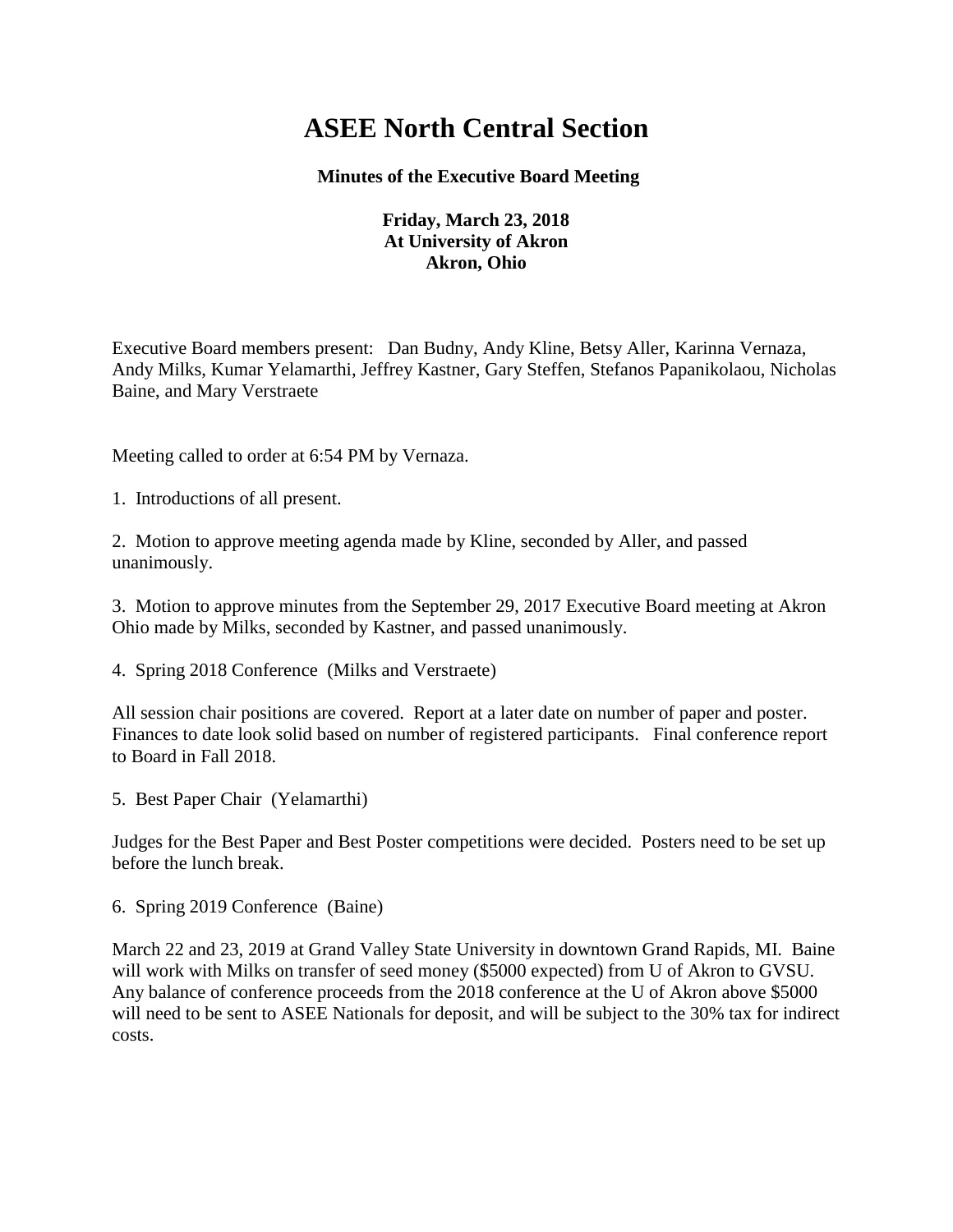7. Treasurer's Report (Milks for Harstine)

Review of account statement that will also be reviewed at the Saturday lunch event for the conference. Accounting interactions with Nationals continues to improve, and our balances match with Nationals.

**Motion by Budny:** Payment of \$250 to the NCS webmaster (Yelamarthi) for the 2017-18 fiscal year for his efforts if not already done, and an additional \$250 payment for the 2018-19 fiscal year. Payment to the Section Chair Vernaza of up to \$500 for travel to section conference for Spring 2019, if she chooses to take it. Seconded by Aller. Passed unanimously.

8. Campus Rep Report (Aller)

Annual reports sent in by 15 camps reps. Paul Lin, Cleveland State University has been selected as Outstanding Campus Rep for the section for 2018.

9. Vice Chair Report (Milks)

Six nominees received for Outstanding Teaching Award. Melissa Morris from West Virginia University was selected as the award winner for the section for 2018.

10. Past Chair's Report (Budny)

Paper ballot will be use at lunch on Saturday for election of section Vice Chair. Nominee is Nicholas Baine. Two highest vote getters for Director positions will receive a 2-year term. Third place finisher will fill the remaining year of Baine's term as Director, assuming he is elected Vice Chair.

Other Board appointments by Vernaza: Milks as Section Secretary effective after June 2018 ASEE National meeting. Kastner appointed to continue as Newsletter Editor.

11. Zone II Chair Report (Steffen)

Upcoming ASEE National conferences (June each year): Tampa, FL 2019; Montreal 2020; Long Beach, CA 2021; Minneapolis, MN 2022; and Baltimore, MD 2023.

Exiting as Zone 2 Chair after ASEE National meeting in June 2018, and will be stepping in as ASEE VP of Member Affairs. Kline is Zone 2 Chair-elect.

Conference seed money sent to Nationals will not be subject to 30% tax, if it is identified as seed money.

Analysis by Doug Tougaw shows 30% tax rate is just covering expenses to date for ASEE Nationals accounting efforts.

Steffen goal as VP: increase number of nominees for National Awards.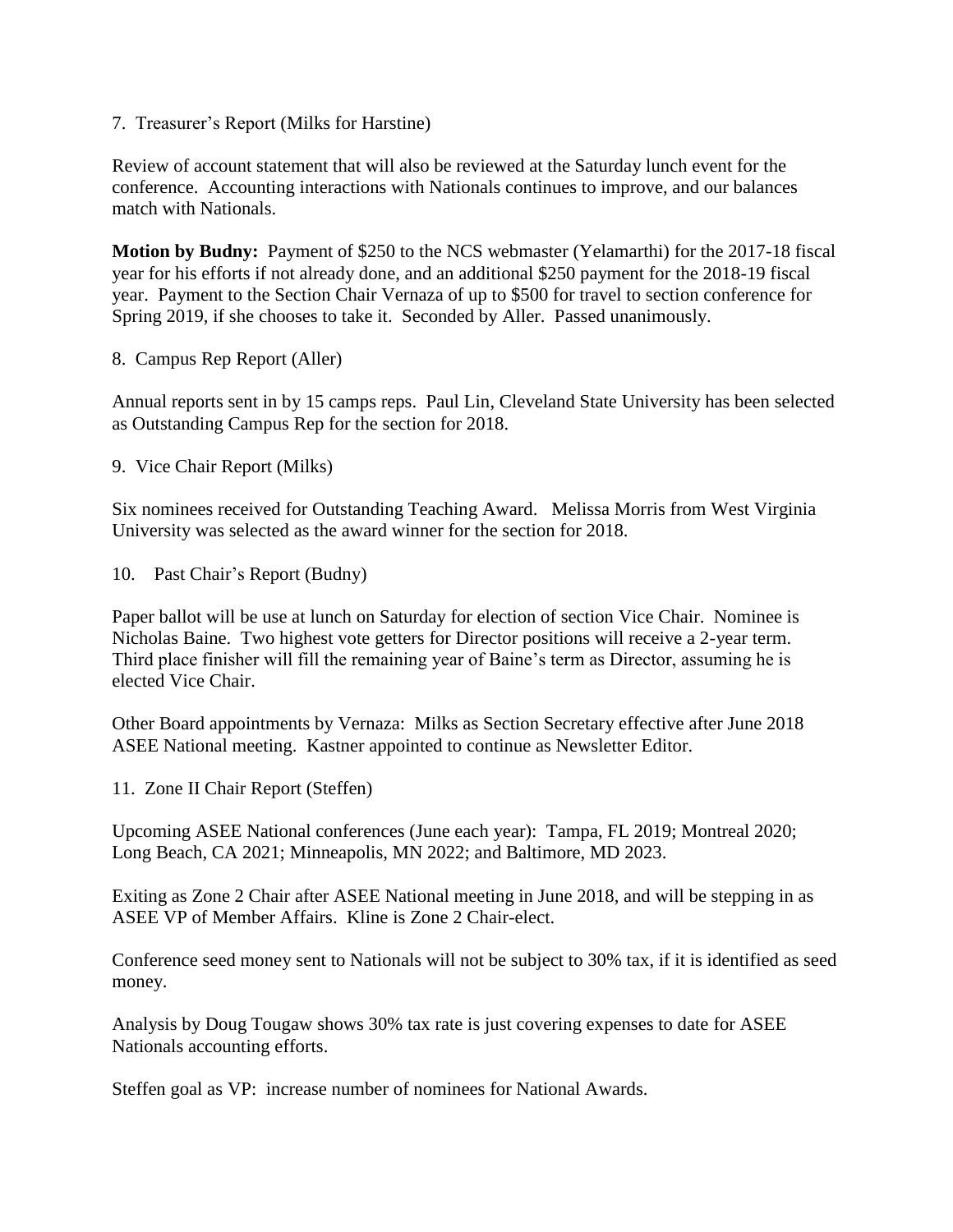**Motion by Kline:** Align or match the section's requirements for applicants to the Outstanding Teaching Award to be the same as the requirements for the National Outstanding Teaching Award. Seconded by Budny. Passed unanimously.

Vice Chair will coordinate with Nationals on website changes for NCS Outstanding Teaching Award information, as needed.

12. Newsletter Editor Report (Kastner)

Newsletter expected in May 2018 highlighting current conference events. Next edition in December 2018 focusing on 2019 conference. Kastner will be taking pictures on current conference, but you can also send him your conference photos.

## 13. Web Master Report

Web site is up and running and has archive of proceedings from past conferences, past award winners, meeting minutes, etc.

Discussion: Look into possibly hosting archive at Nationals. Potential costs may be an issue, but would give broader access to the conference papers by search engines. Budny mentioned that he sent the Zone 2 conference papers from Puerto Rico to Nationals for archiving. Nationals may be able to give storage space in the future, possibly as a back-up. Steffen said this is a topic that IT at Nationals is aware of. Yelamarthi mentioned we own our domain name for the next several years, as small fee was paid.

**Motion by Kline:** Maintain our current website and its archive, under direction of the current webmaster. Seconded by Aller. Vote: 1 abstention, all others in favor. Motion passes.

14. Chair Report (Vernaza)

Letter received from West Virginia University offering to be the host for the Spring 2020 NCS regional conference.

**Motion by Budny** to accept the letter. Seconded by Aller. Passed unanimously.

Vernaza will follow up about possible interest from U of Toledo to host the 2021 Spring Conference.

Vernaza will meet at the June 2018 Nationals conference with Nationals accounting person to review our section account balances as compared to the values Nationals has. Funds in our account are the "cushion funds" for the section, and we do not have a mandate from Nationals to spend down the funds, per previous discussions.